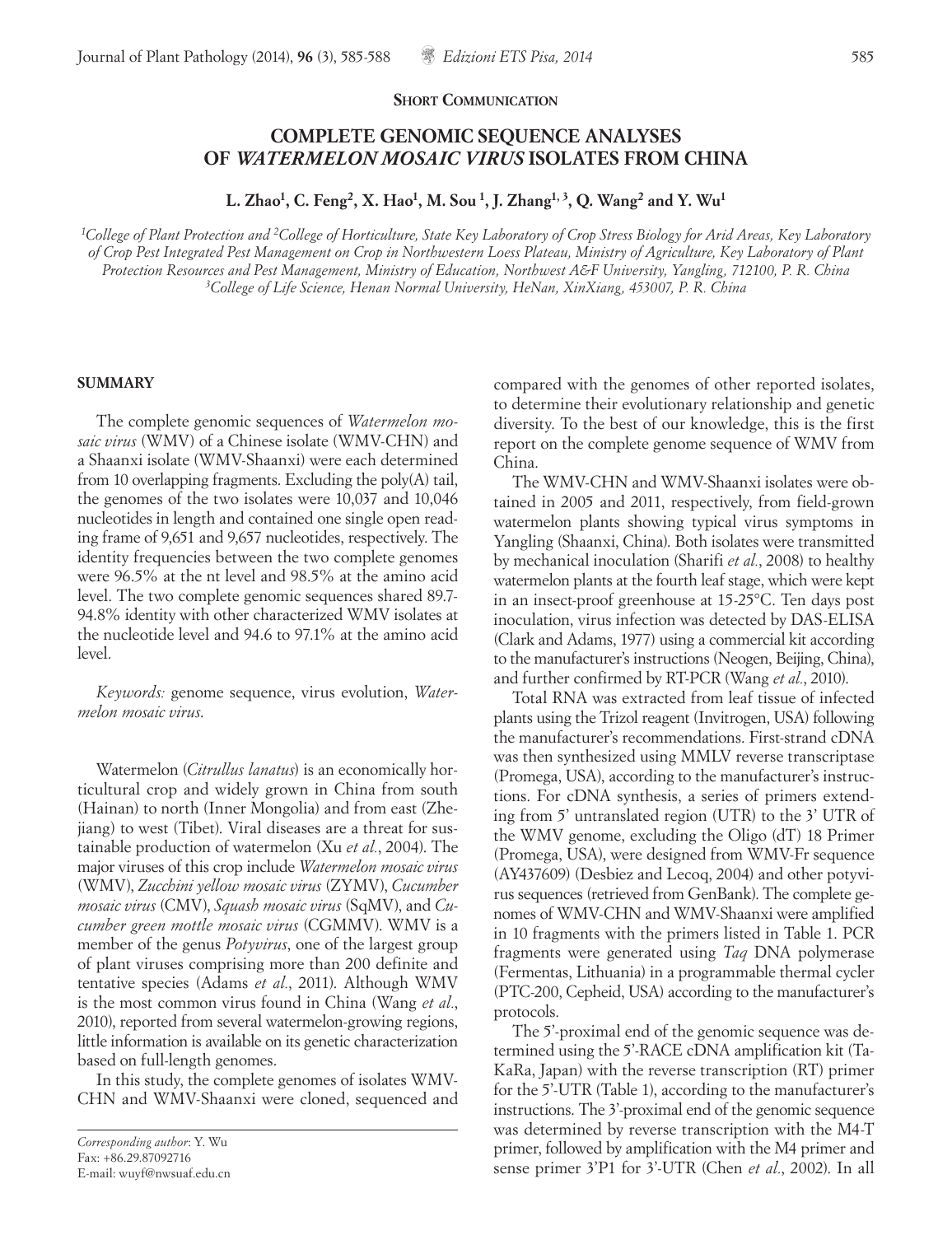**Table. 1**. Nucleotide sequences of the primers used in this study

| Primer<br>Name      | Sequence 5'-3'              | Primer<br>position | Length<br>(bp) |
|---------------------|-----------------------------|--------------------|----------------|
| 5'RT                | ATCGGTAGCACTGGTT            | 536-551            | 16             |
| 5'P1                | <b>GATTGTAGCCATTCGTGT</b>   | 127-144            | 18             |
| $5'$ P <sub>2</sub> | <b>GCACCCTACAGTGATGCTCT</b> | 269-288            | 20             |
| F <sub>1</sub>      | <b>ACACGA ATGGCTACA AT</b>  | 127-143            | 17             |
| R <sub>1</sub>      | <b>TGTACTCCTCCCAACTAA</b>   | 1661-1678          | 18             |
| F <sub>2</sub>      | TTTGTGGTGCGAGGTAGA          | 1383-1401          | 18             |
| R <sub>2</sub>      | AAGCCTTCCCATCGTCAT          | 2351-2368          | 18             |
| F <sub>3</sub>      | CTGAGGGATACAGTAAATACG       | 2150-2170          | 21             |
| R <sub>3</sub>      | <b>AGCCATGAATGCAACAA</b>    | 3911-3927          | 17             |
| F <sub>4</sub>      | TCCCGTAGCAAAGAGC            | 3828-3843          | 16             |
| R <sub>4</sub>      | GCATATCGGCGTTTGA            | 4750-4765          | 16             |
| F <sub>5</sub>      | AGGCTCAAACGCCGATAT          | 4746-4763          | 18             |
| R <sub>5</sub>      | <b>CTTCACGCCCTACTTTCC</b>   | 6143-6140          | 18             |
| F <sub>6</sub>      | GGATGCTGTGGGACTACTT         | 6041-6059          | 19             |
| R <sub>6</sub>      | <b>TCAATGGCTCAAAGAACT</b>   | 7541-7558          | 18             |
| F7                  | ATTTGGTGGCTTGTGGGC          | 7433-7450          | 18             |
| R7                  | GCCACTGGTGTCCTTCTTCG        | 8993-9012          | 20             |
| F <sub>8</sub>      | <b>ATTTGGATGCAGGAAAGG</b>   | 8972-8989          | 18             |
| R <sub>8</sub>      | AGGACAACAAACATTACCGT        | 10027-10046        | 20             |
| $M4-T$              | GTTTTCCCAGTCACGAC(T)15      |                    | 32             |
| 3'P1                | AAGGACACCAGTGGCAAAGG        | 8998-9017          | 20             |
| M <sub>4</sub>      | <b>GTTTTCCCAGTCACGAC</b>    |                    | 17             |

tests, negative controls were used by replacing DNA template with distilled water. The amplified cDNA fragments were identified by electrophoresis in a 1% agarose gel and visualized by ethidium bromide staining. The specific bands were removed from the agarose gel and purified using TaKaRa agarose gel DNA purification kit (TaKaRa, Japan). The purified PCR fragment was directly cloned into pMD18-T Simple vector (TaKaRa, Japan) according to manufacturer's instructions, and transformed into *Escherichia coli* strain DH5α. DNA sequence analysis was performed on both strands of PCR recombinant clones with an ABI Prism DNA sequencer (model 3730). For each fragment, at least three clones from independent PCR reactions were sequenced in both directions. If there was any difference at any position of the three sequences, at least five more clones were sequenced to identify the base at the position concerned and to obtain the consensus sequence. Nucleotide sequence data were assembled and analyzed using the BLAST program at NCBI website and the Vector NTI program (version 10.0, Invitrogen, USA). The NCBI BLAST program was used to scan the sequence data against other closely related viral gene sequences. Multiple sequence alignment was done using optimal alignment by DNAMAN software package (Lynnon, Biosoft, Canada).

Phylogenetic trees were constructed either by DNA-MAN software package using similarity matrix and the neighbor-joining method and max parsimony (MEGA version 5.0) (Tamura *et al.*, 2011). Bootstrap analysis with 1000 replicates was performed to evaluate the significance of the internal branches. The validity of the trees was evaluated by the cophenetic correlation coefficient based on the Mantel test (Mohammadi and Prasanna, 2003).



**Fig. 1**. Unrooted phylogenetic tree constructed with the nucleotide sequences of *Watermelon mosaic virus* from watermelon (JX079685 and DQ399708) and other hosts. The phylogenetic tree was constructed using the neighbor-joining method with 1000 bootstrap replicates. Condensed tree cut-off value of 50%, and bootstrap support were indicated as percentages. The scale bar represents the number of nucleotide replacements per site. GenBank accession numbers of viruses included in the analysis are shown. The sequence of *Soybean mosaic virus* (SMV) (GenBank accession No. HM590055) was used as an outgroup (for more detailed information see Table 2).

The complete genomic sequences of isolates WMV-CHN and WMV-Shaanxi were determined from 10 overlapping cDNA clones and deposited in GenBank under the accession Nos. DQ399708 and JX079685. The genomes of the two isolates were 10,037 and 10,046 nucleotides (nt) in length, respectively, excluding the poly (A) tail. The identity frequencies between two complete genomes were 96.5% at the nt level, and 98.5% at the amino acid (aa) level. Two complete genomic sequences shared 89.7-94.8% identities with other reported WMV isolates at the nt level and 94.6 to 97.1% at the aa level. As with other monopartite viruses of the genus *Potyvirus*, the genomes of isolates WMV-CHN and WMV-Shaanxi encoded a single polyprotein, with an initiation codon at nt position 133 and termination codons at nt positions 9,783 and 9,789, respectively, resulting in putative polyproteins of 3,217 and 3,219 aa. WMV-Shaanxi differed from WMV-CHN by having an insertion of 6 nt after position 8,954, which added two aa residues in the N-terminal domain of the coat protein. The genomes of both isolates contains nine putative cleavage sites, at which the single polyprotein encoded by the coding region is processed into 10 mature proteins by three virus-encoded proteinases P1, HC-Pro and NIa-Pro (Carrington *et al.*, 1990). The 5' untranslated regions (5'-UTR) of both isolates were 132 nt in length, whereas the 3'-UTR, whose secondary structure might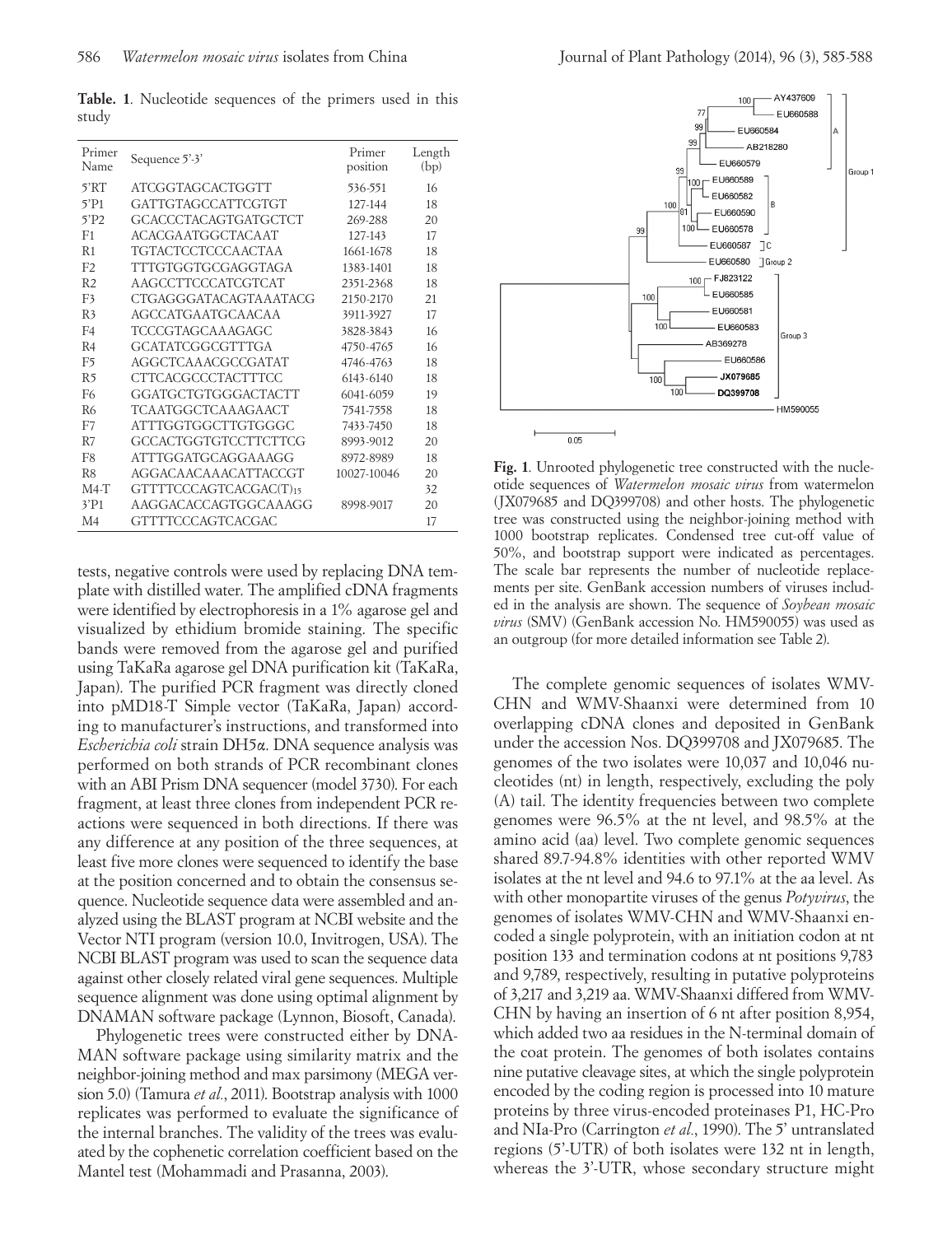**Table. 2.** Comparison of the nucleotide sequence of WMV-CHN, WMV-Shaanxi and other sequenced WMV isolates from different geographical origins.

| GenBank<br>Accession No. | Location of virus<br>isolation (year) | Name                   | Host       | Genome identity (%) |             | Amino acid identity (%) |             |
|--------------------------|---------------------------------------|------------------------|------------|---------------------|-------------|-------------------------|-------------|
|                          |                                       |                        |            | WMV-CHN             | WMV-Shaanxi | WMV-CHN                 | WMV-Shaanxi |
| AB218280                 | Pakistan (2003)                       | WMV-PK                 | Melon      | 90                  | 90.4        | 95.2                    | 95.4        |
| AY437609                 | France (1972)                         | WMV-Fr                 | Zucchini   | 92.5                | 92.8        | 96.4                    | 96.6        |
| EU660580                 | Chile (1987)                          | CHI87-620              | Zucchini   | 90.7                | 90          | 95                      | 94.9        |
| EU660581                 | France (2000)                         | FMF00-LL1              | Zucchini   | 91.6                | 90.7        | 95.2                    | 94.9        |
| EU660586                 | France (2004)                         | FBR04-37               | Zucchini   | 94.8                | 93.1        | 97.1                    | 97          |
| EU660587                 | France (2006)                         | C <sub>06</sub> -188   | Cucumber   | 89.7                | 90.1        | 94.9                    | 95.1        |
| EU660588                 | France (2006)                         | $C_{06-666}$           | Zucchini   | 92.2                | 92.5        | 96.6                    | 96.7        |
| EU660589                 | France (2005)                         | $C_{05-337}$           | Zucchini   | 89.9                | 90.3        | 94.8                    | 95          |
| EU660590                 | Italy $(2000)$                        | ITA00-G                | Zucchini   | 89.7                | 90.1        | 94.9                    | 95.1        |
| DQ399708                 | China(2005)                           | WMV-CHN                | Watermelon | $\sim$              | 96.5        |                         | 98.5        |
| EU660578                 | France (2000)                         | FMF00-LL2              | Zucchini   | 89.9                | 90.6        | 95.1                    | 95.4        |
| EU660584                 | Iran $(2002)$                         | IR02-54                | Zucchini   | 90.6                | 90.9        | 95.5                    | 95.7        |
| EU660582                 | Chile (2002)                          | <sup>a</sup> CHI02-481 | Unknown    | 89.7                | 90.2        | 94.6                    | 94.8        |
| EU660579                 | <b>Turkey</b> (1991)                  | <sup>a</sup> TURK91    | Unknown    | 90.5                | 90.9        | 95.3                    | 95.5        |
| EU660583                 | France (2003)                         | FMF03-141              | Zucchini   | 91.3                | 90.2        | 95.1                    | 95          |
| EU660585                 | France (2005)                         | $C_{05-270}$           | Melon      | 91.8                | 90.8        | 96.1                    | 96          |
| AB369278                 | Korea                                 | <b>KOREA</b>           | Melon      | 92.8                | 92.1        | 96.6                    | 96.2        |
| FJ823122                 | Italy $(2009)$                        | Lecce                  | Watermelon | 91.7                | 90.7        | 96                      | 95.8        |
| JX079685                 | China (2011)                          | WMV-Shaanxi            | Watermelon | 96.5                | ٠           | 98.5                    |             |
| HM590055                 | China (2004)                          | SMV 4469-4             | Soybean    | 79.3                | 79.3        | 86.3                    | 86.5        |

be involved in potyviral genome replication (Haldeman-Cahill *et al.*, 1998), were AU-rich and differed slightly in length (254 and 257nt, respectively).

To look for the possible evolutionary relationships of WMV-CHN and WMV-Shaanxi with other known WMV isolates, the nucleotide and amino acid sequences of the complete genome were analyzed using the software of DNAMAN package. WMV-CHN and WMV-Shaanxi sequences shared 94.8% and 93.1% nt identity and 97.1% and 97% aa identity with the French WMV strain FBR04- 37 (Desbiez and Lecoq, 2008).

A phylogenetic tree of complete genomic sequences showed that WMV isolates clustered into three groups (Fig. 1). A single isolate from Chile (CHI87-620) was in Group 2, whereas 10 isolates from France, Iran, Pakistan, Turkey, Chile, and Italy were in Group 1, and eight isolates from France, Italy, Korea and China were in Group 3. Members of Group 1 are divided into three subgroups (A, B, and C). Estimates of WMV complete genomic sequence diversity (available in GenBank) indicated that the French isolates are more variable than any of those from other regions of the world. All subgroups of Group 1 and Group 3 comprise French isolates. WMV-CHN and WMV-Shaanxi isolates fall into Group 3 and are most closely related to FBR04-37 and KOREA. These data suggest that FBR04- 37 from France may have originated either in China or France or, alternatively, that FBR04-37, WMV-CHN and WMV-Shaanxi have the same origin and were introduced to China and France. Long distance transmission of WMV may take place through movement of infected materials between countries. Since WMV has a wide host range, it might have been imported with non-cucurbit species,

orchids or other ornamentals, legumes, etc. [e.g. Laney *et al.* (2012) have recently reported that black locust (*Robinia pseudoacacia*), an ornamental legume tree, is susceptible to WMV], but the route of introduction remains unknown (Lecoq *et al.*, 2003). The high percentage of seed transmission suggests that this may be an important avenue for virus dissemination. Comparison of phylogenetic and diversity analysis of WMV isolates demonstrated that viral determinants of symptomatology, host range or resistance breaking maybe located in different regions along the genome, and in many cases involve more than one protein coding region (Desbiez and Lecoq, 2008; Hjulsager *et al.*, 2006; Saenz *et al.*, 2000). Therefore, to clarify the biology and characteristics of WMV, a better knowledge of the worldwide structure of WMV populations and further analysis of the complete genome sequence are needed.

In this study, two complete genomic sequences of Chinese WMV isolates from watermelon are reported, which, to our knowledge, are the first complete WMV genome sequences obtained in this country. This study helps our understanding of the genetic diversity of WMV isolates infecting watermelon in Shaanxi and can assist in designing better virus control strategies and diagnostic tools, and in understanding virus epidemiology and evolution.

### **ACKNOWLEDGEMENTS**

The study was supported by the National Department Public Benefit Research Foundation (201303028) and the 111 Project from the Education Ministry of China (No. B07049).